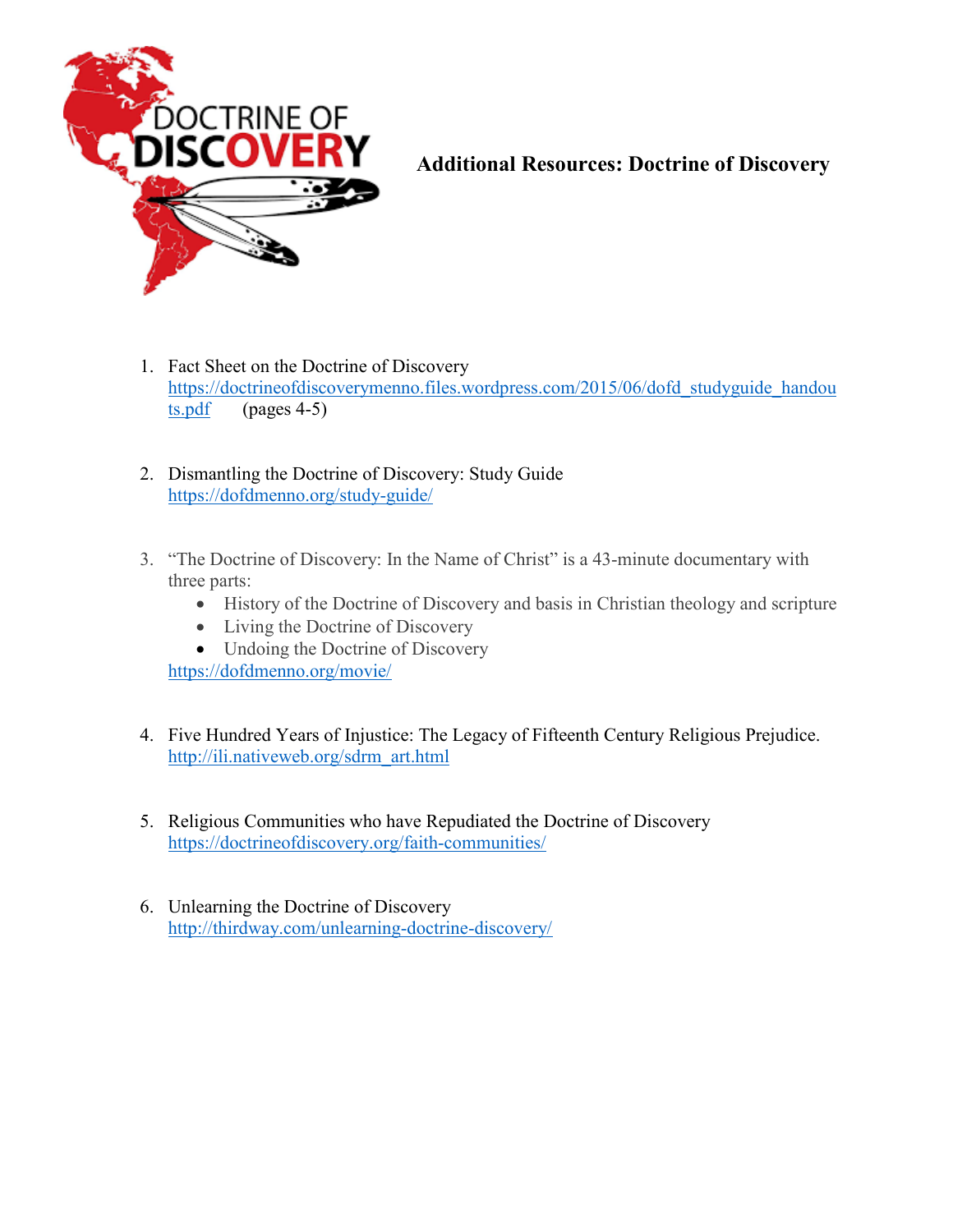## **TIPS FOR CREATING AN INDIGENOUS LAND ACKNOWLEDGMENT STATEMENT**

#### **Key components:**

#### **Start with self-reflection.**

Before starting work on your land acknowledgment statement, reflect on the process:

- Why am I doing this land acknowledgment? (If you're hoping to inspire others to take action to support Indigenous communities, you're on the right track. If you're delivering a land acknowledgment out of guilt or because everyone else is doing it, more self-reflection is in order.)
- What is my end goal? (What do you hope listeners will do after hearing the acknowledgment?)
- When will I have the largest impact? (Think about your timing and audience, specifically.)

**Do your homework.** Put in the time necessary to research the following topics:

- The Indigenous people to whom, or for whom, the land is/was home.
- The history of the land and any related treaties.
- Tribal names of living Indigenous people from these communities. If you're presenting on behalf of your work in a certain field, highlight Indigenous people who currently work in that field.
- Indigenous place names and language.
- Correct pronunciation for the names of the Tribes, places, and individuals being used.

**Use appropriate language.** Don't sugarcoat the past. Use terms like genocide, ethnic cleansing, stolen land, and forced removal to reflect actions of colonizers.

**Use past, present, and future tenses.** Indigenous people are still here, and they're thriving. **[Don't treat them](https://illuminatives.org/wp-content/uploads/2018/04/MessageGuide-Allies-screen-spreads.pdf)  [as a relic of the past](https://illuminatives.org/wp-content/uploads/2018/04/MessageGuide-Allies-screen-spreads.pdf)**.

- Land acknowledgments shouldn't be grim.
- They should function as living celebrations of Indigenous communities.

Ask yourself, "How am I leaving Indigenous people in a stronger, more empowered place because of this land acknowledgment?" Focus on the positivity of who Indigenous people are today whether they still reside on that land or not.

#### **Additional factors to consider**

#### **Don't ask an Indigenous person to deliver a "welcome" statement for your organization.**

#### **Build real, authentic relationships with Indigenous people.**

In addition to normal employment and family obligations, Indigenous people are working to heal their traumas, learn their languages, and support their nations. If you reach out for help, lead the conversation by asking an Indigenous person what you can do for them. Chances are, they're likely overworked and could use your help.

**Compensate Indigenous people for their emotional labor.** If you do plan to reach out to an Indigenous person or community for help, compensate them fairly. Too often, Indigenous people are asked to perform emotional labor for free.

**Understand displacement and how that plays into land acknowledgment.** Land acknowledgment is complicated. Remember that the United States government displaced many Tribes from land before treaties were signed.